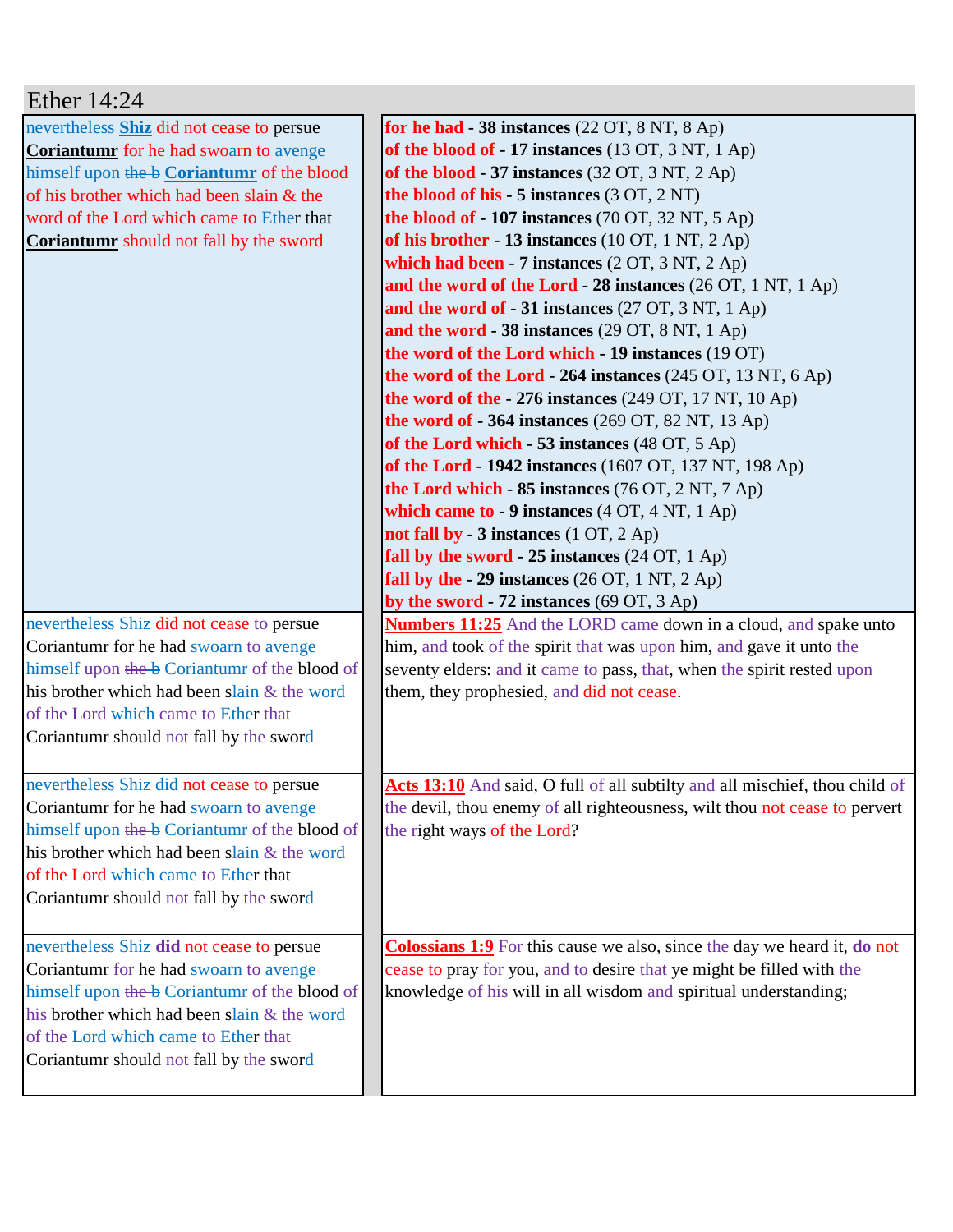| nevertheless Shiz did not cease to persue<br>Coriantumr for he had swoarn to avenge<br>himself upon the b Coriantumr of the blood of<br>his brother which had been slain & the word<br>of the Lord which came to Ether that<br>Coriantumr should not fall by the sword<br>nevertheless Shiz did not cease to persue | <b>Judith 8:9</b> Now when she heard the evil words of the people against the<br>governor, that they fainted for lack of water; for Judith had heard all the<br>words that Ozias had spoken unto them, and that he had sworn to deliver<br>the city unto the Assyrians after five days;<br><b>Deuteronomy 7:8</b> But because the LORD loved you, and because he |
|---------------------------------------------------------------------------------------------------------------------------------------------------------------------------------------------------------------------------------------------------------------------------------------------------------------------|------------------------------------------------------------------------------------------------------------------------------------------------------------------------------------------------------------------------------------------------------------------------------------------------------------------------------------------------------------------|
| Coriantumr for he had swoarn to avenge<br>himself upon the b Coriantum of the blood of<br>his brother which had been slain & the word<br>of the Lord which came to Ether that<br>Coriantumr should not fall by the sword                                                                                            | would keep the oath which he had sworn unto your fathers, hath the<br>LORD brought you out with a mighty hand, and redeemed you out of the<br>house of bondmen, from the hand of Pharaoh king of Egypt.                                                                                                                                                          |
| nevertheless Shiz did not cease to persue<br>Coriantumr for he had swoarn to avenge<br>himself upon the b Coriantumr of the blood of<br>his brother which had been slain & the word<br>of the Lord which came to Ether that<br>Coriantumr should not fall by the sword                                              | Acts 7:17 But when the time of the promise drew nigh, which God had<br>sworn to Abraham, the people grew and multiplied in Egypt,                                                                                                                                                                                                                                |
| nevertheless Shiz did not cease to persue<br>Coriantumr for he had swoarn to avenge<br>himself upon the b Coriantumr of the blood<br>of his brother which had been slain & the<br>word of the Lord which came to Ether that<br>Coriantumr should not fall by the sword                                              | <b>Judith 2:1</b> And in the eighteenth year, the two and twentieth day of the<br>first month, there was talk in the house of Nabuchodonosor king of the<br>Assyrians that he should, as he said, avenge himself on all the earth.                                                                                                                               |
| Nevertheless, Shiz did not cease to pursue<br>Coriantumr; for he had sworn to avenge<br>himself upon Coriantumr of the blood of his<br>brother, who had been slain, and the word of<br>the Lord which came to Ether that Coriantumr<br>should not fall by the sword.                                                | Mark 1:19 And when he had gone a little further thence, he saw James<br>the son of Zebedee, and John his brother, who also were in the ship<br>mending their nets.                                                                                                                                                                                               |
| nevertheless Shiz did not cease to persue<br>Coriantumr for he had swoarn to avenge<br>himself upon the b Coriantum of the blood of<br>his brother which had been slain & the word<br>of the Lord which came to Ether that<br>Coriantumr should not fall by the sword                                               | <b>Deuteronomy 25:6</b> And it shall be, that the firstborn which she beareth<br>shall succeed in the name of his brother which is dead, that his name be<br>not put out of Israel.                                                                                                                                                                              |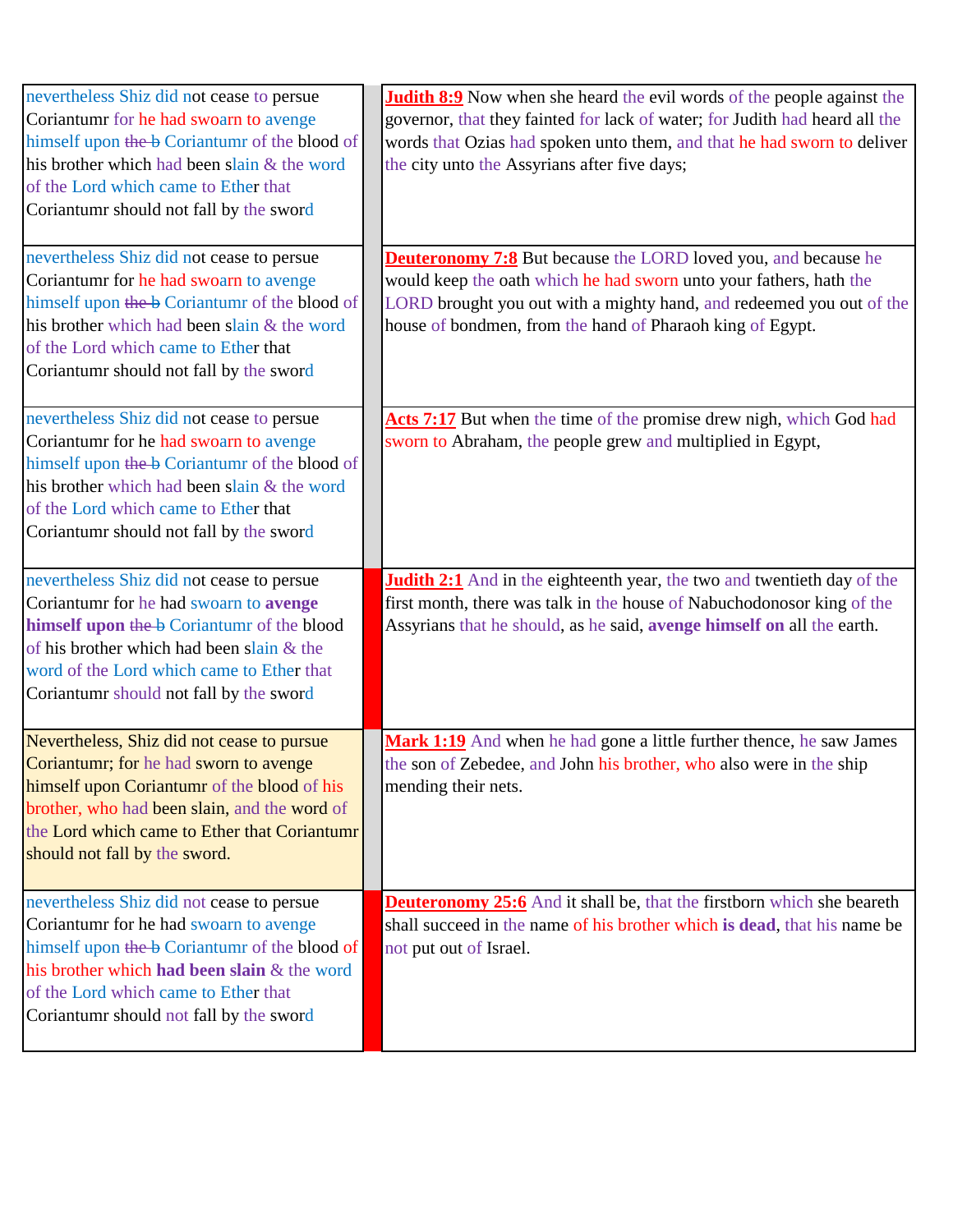| nevertheless Shiz did not cease to persue     | 1 Chronicles 26:22 The sons of Jehieli; Zetham, and Joel his brother,          |
|-----------------------------------------------|--------------------------------------------------------------------------------|
| Coriantumr for he had swoarn to avenge        | which were over the treasures of the house of the LORD.                        |
| himself upon the b Coriantumr of the blood of |                                                                                |
| his brother which had been slain & the word   |                                                                                |
| of the Lord which came to Ether that          |                                                                                |
| Coriantumr should not fall by the sword       |                                                                                |
|                                               |                                                                                |
| nevertheless Shiz did not cease to persue     | Genesis 38:30 And afterward came out his brother, that had the scarlet         |
| Coriantumr for he had swoarn to avenge        | thread upon his hand: and his name was called Zarah.                           |
| himself upon the b Coriantum of the blood of  |                                                                                |
| his brother which had been slain & the word   |                                                                                |
| of the Lord which came to Ether that          |                                                                                |
| Coriantumr should not fall by the sword       |                                                                                |
|                                               |                                                                                |
| nevertheless Shiz did not cease to persue     | <b>Revelation 5:6</b> And I beheld, and, lo, in the midst of the throne and of |
| Coriantumr for he had swoarn to avenge        | the four beasts, and in the midst of the elders, stood a Lamb as it had        |
| himself upon the b Coriantum of the blood of  | been slain, having seven horns and seven eyes, which are the seven             |
| his brother which had been slain & the word   | Spirits of God sent forth into all the earth.                                  |
| of the Lord which came to Ether that          |                                                                                |
| Coriantumr should not fall by the sword       |                                                                                |
| nevertheless Shiz did not cease to persue     | <b>1 Maccabees 16:8</b> Then sounded they with the holy trumpets:              |
| Coriantumr for he had swoarn to avenge        | whereupon Cendebeus and his host were put to flight, so that many of           |
| himself upon the b Coriantum of the blood of  | them were slain, and the remnant gat them to the strong hold.                  |
| his brother which had been slain & the word   |                                                                                |
| of the Lord which came to Ether that          |                                                                                |
| Coriantumr should not fall by the sword       |                                                                                |
|                                               |                                                                                |
| nevertheless Shiz did not cease to persue     | <b>Jeremiah 46:1</b> The word of the LORD which came to Jeremiah the           |
| Coriantumr for he had swoarn to avenge        | prophet against the Gentiles;                                                  |
| himself upon the b Coriantum of the blood of  |                                                                                |
| his brother which had been slain & the word   |                                                                                |
| of the Lord which came to Ether that          |                                                                                |
| Coriantumr should not fall by the sword       |                                                                                |
| nevertheless Shiz did not cease to persue     | <b>Zephaniah 1:1</b> The word of the LORD which came unto Zephaniah the        |
| Coriantumr for he had swoarn to avenge        | son of Cushi, the son of Gedaliah, the son of Amariah, the son of              |
| himself upon the b Coriantum of the blood of  | Hizkiah, in the days of Josiah the son of Amon, king of Judah.                 |
| his brother which had been slain & the word   |                                                                                |
| of the Lord which came to Ether that          |                                                                                |
| Coriantumr should not fall by the sword       |                                                                                |
|                                               |                                                                                |
|                                               |                                                                                |